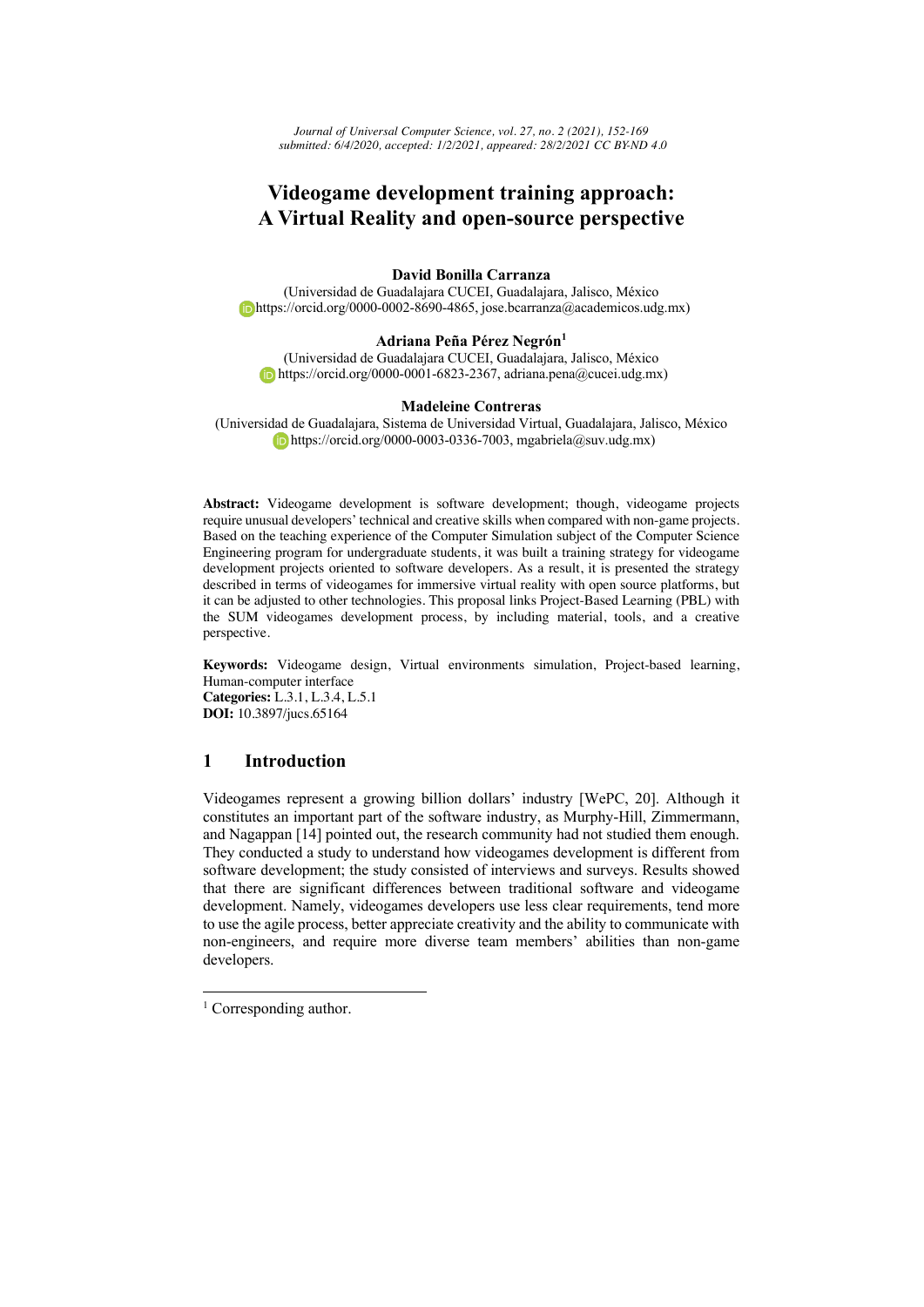As a result, even though videogames are software, their development differs from 'traditional' or non-game software development. Following Murphy-Hill, Zimmermann, and Nagappan [14], Pascarella et al. [18] conducted a study to understand these differences, but with a focus on open-source platforms for videogames, in three topics: 1) the developers' contribution to the project; 2) the malfunctions handle, and; 3) the development process perception. They analyzed the diversity of the file sources in public code repositories, results showed that in the nongame projects the files correspond mainly to the development category (80% in their study), while in the videogames projects the files correspond mainly to the multimedia category (70% in their study), which includes audio, images, and game scenarios type of files.

In the Pascarella et al. [18] study was found that videogame development teams create specialized sub-teams in charge of the evolution of different aspects of the game. Also, in videogame development teams were identified specialized owners that work on non-code related categories. Regarding malfunctions, the second topic, it seems that faults in videogames are spread in different categories with higher problems in graphics, while in non-game projects faults are mainly related to programming, which confirms the Murphy-Hill, Zimmermann, and Nagapann [14] results.

For the third topic, the videogame development process perceptions, a survey was conducted. Results showed that for videogames the reuse of code is more difficult to apply, it is less possible to overview the project requirements, and more difficulties were reported for automated tests when compared to traditional software. As a result, Pascarella et al. [18] concluded that for videogame development are required:

1) New methodologies to better support development;

2) Patterns design for better extensible and reusable source code;

3) Different approaches to support corrective actions; and,

4) New methodologies to identify malfunctions, and automatic testing.

It follows from this that videogame development requires different teaching/training strategies.

Although there is extensive literature on learning how to develop videogames, there are scarce proposals with approaches to teaching videogame development. Most teaching approaches in software development do not specialize in the development of videogames, which might lead to misunderstandings in their study causing the lack of an adequate training strategy.

In education, videogames have been found to motivate learning [Marín-Vega, 19]. Pivec and Dziabenko [04], recommends the use of videogames to support and facilitate the learning process, enhancing the collaborative social context of education. They presented a game concept for social skills and knowledge training. Bell and Gresalfi [17] explored how experiences of teaching with videogames impact classroom integration through a digital problem-solving game in mathematics. They identified the level of the teacher experience in the game as a key factor that directly affects the students learning.

More recently, Coleman and Money [20] presented a literature review to understand the student-centered learning techniques in which the use of videogames is the vehicle for learning. Student-centered learning follows the constructivist theories, where students are active participants of their own learning. They found a strong focus on the combination of student-centered technique and the use of videogames on elements such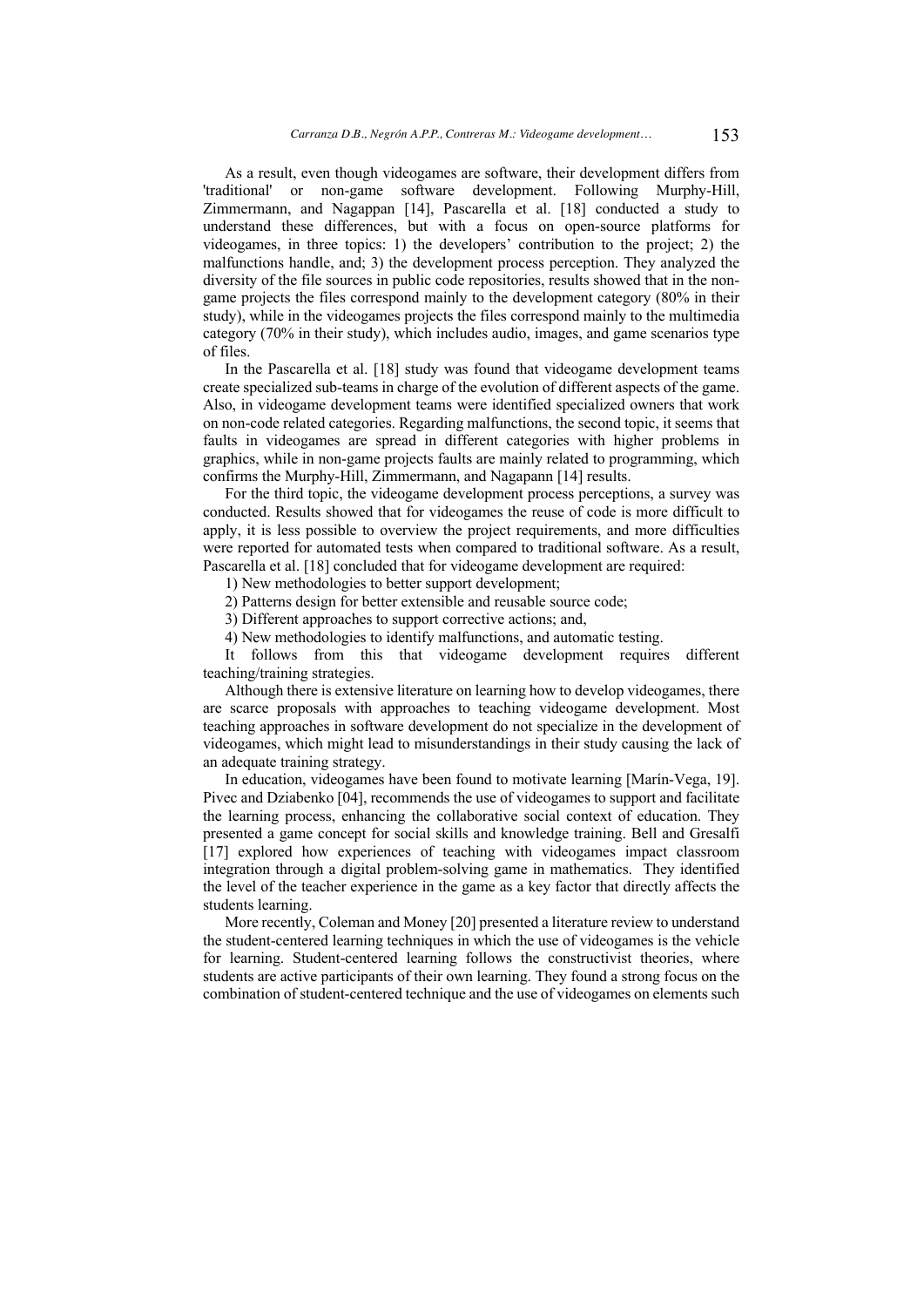as active learning, deep learning and understanding, the development of senses of autonomy and increased responsibility, and accountability. And in social elements such as mutual respect, teaching and learner interdependences, and reflexive attitudes to learning and teaching.

Claypool [05] designed a teaching approach for the Software Engineering subject applying a videogame development process, generating an increase in the class enrolment, a significant improvement in grades, and comments from students suggesting a greater interest in Software Engineering. While there are merits to these approaches, they use videogames as a means to motivate learning and not as the main teaching subject.

For teaching videogame development, the Massachusetts Institute of Technology (MIT) has an Open Course Ware aimed to introduce students to working in multidisciplinary teams. The course comprehends four projects, emphasizing the group work to solve creative problems, encouraging interaction across different aspects of the videogame design (e.g., game design, audio design, visual aesthetics, fiction, and programming), and for the Project Management, they use Scrum practices. In this course, the students are motivated to work on projects aimed to help somehow society [Philip, 14]. The teaching strategy is explained in terms of what the student can expect from the course.

Coleman, Roebke, and Grayson [05] developed the Gedi (Game Engine Design and Interface), an open-source game engine to teach videogame design and programming in C++ in project-oriented elective courses for undergraduate Computer Science students. They argued that a game engine abstracts the APIs details, allowing programmers to focus on implementing the game design. The first half of the course initiates by analyzing and documenting a 2D game design and then programming the game using a minimal set of features of the Gedi. By the end of the first-half course, the students built a prototype game with design features such as play rules, real-time control, animations, collision detection, among others. In the second-half course, the students work in reviewing and debugging code, and discussing implementation issues to end up with a complete game development.

For a teaching approach for videogame development, it is important to highlight that videogames require two main different areas of development. 1) The technological area, which involves the elements of the development process, the specific definition of hardware and software; and 2) the creative area, which is the conception of the idea [Chamillard, 06]. The creative area includes planning, art design, and defining the narrative integrated into the game elements [Tschang, 03]. The whole process requires a collaborative effort between design and programming.

On the other hand, the Virtual Reality (VR) industry has become a fashionable trend. Although it is not yet a reality for regular computer users, several companies are trying to get on board with this constantly growing branch of technology [Cuenca, 18]. Nowadays, VR's main challenge is getting inside our daily lives [Mora, 14]. Although not an easy task, the continuous decline in prices for special VR devices, particularly the head-mounted display (HMD) for immersive virtual reality, along with better computer performance is bridging the gap [Contreras, 18].

VR can be defined as the technology that joins three-dimensional (3D) graphics and users' interaction. Therefore, VR is intrinsically related to videogames since 3Dgraphics videogames are VR [Peña, 12]. Specialized institutes that focus on the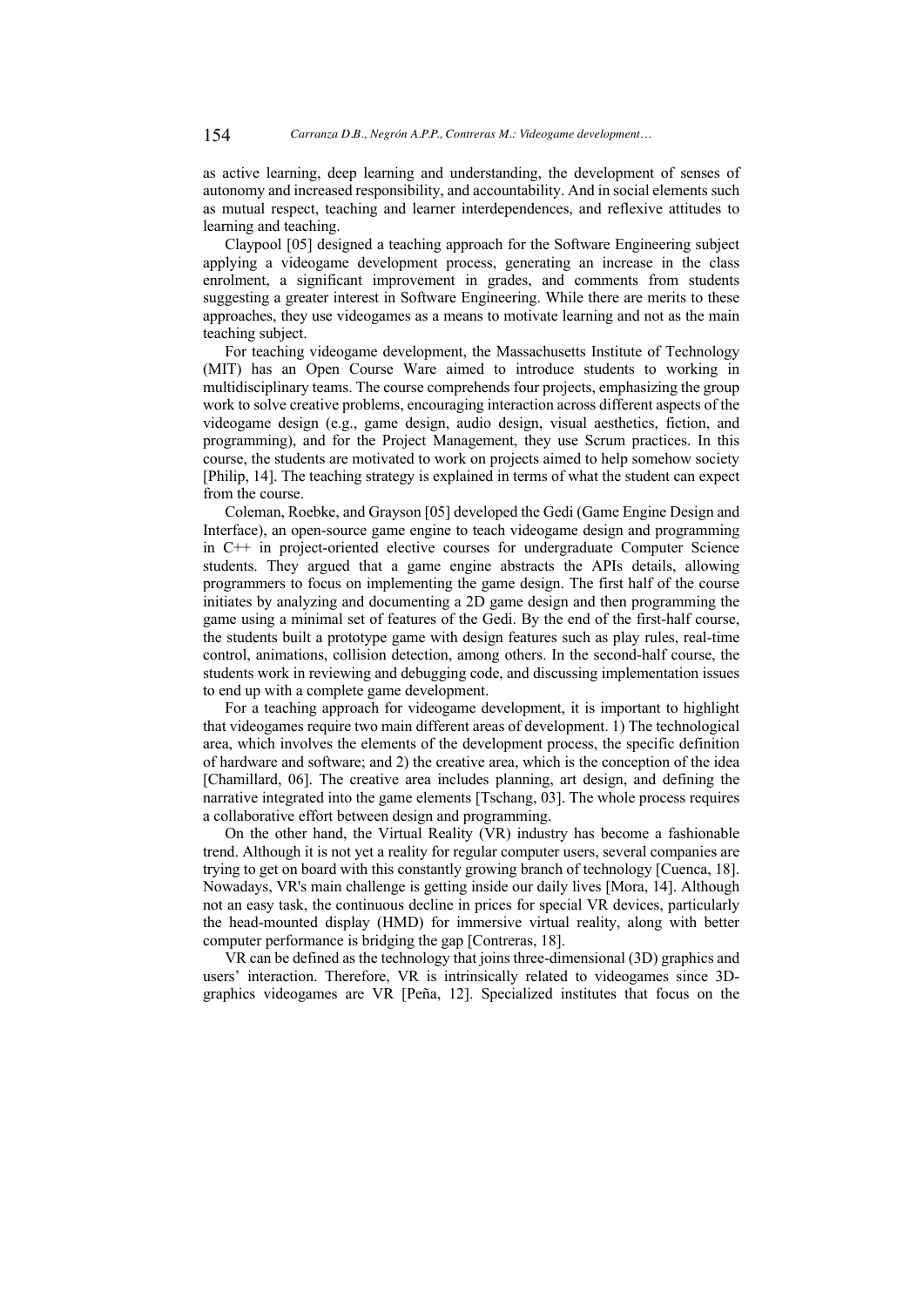development of videogames are incorporating VR as a formal subject for undergraduate students [Cuenca, 18]. Currently, the demand for specialized professionals in VR, along with videogame developers, is increasing [Peña, 12, Cuenta18]. Therefore, it seems beneficial to start preparing software developers in these areas.

In this paper, a proposal for training software developers in videogame immersive virtual reality-based projects is formally presented. This approach has been applied and improved during eight-semester courses of the Computer Simulation subject for undergraduate students in Computer Science Engineering [Bonilla, 20]. The approach links the videogame development methodology of Acerenza, et al. [09], and the Projectbased learning (PBL) instructional methodology.

The paper is structured as follows: After this introduction, the next section 2 presents a background in which the basic areas of the approach are described. Section 3 presents the proposed approach for videogame training. And section 4 addresses conclusions and future work.

# **2 Background**

One of the key features of the game design is the environment in which it will be played. Videogames' main platforms are personal computers, game consoles, and mobile devices [Aleem, 16].

In this case, immersive VR was selected as the computer technology for the proposal, which can be adapted for the different platforms aforementioned [Bonilla, 20]. Virtual reality is a 3D-graphics computer-generated scenario, with which the user can interact; VR is considered immersive when the user cannot interact but with the virtual environment [Peña, 12]. In recent years, the use of the HMD device for immersive VR is increasing mainly because of the drop in its price. HMDs have a head tracker to display the image in the correct perspective, calculated from the position of the user's head, direction, and orientation. The virtual scenario is displayed for each eye in a stereo view to create the 3D perception [Yu, 08]. The most popular HMD branches and their platforms for videogames are next listed:

- HTC Vive™ for PC
- Oculus $^{\text{\tiny{\textsf{TM}}}}$  for PC and Xbox
- PlayStation VR<sup>TM</sup> for PS4
- Google daydream<sup>TM</sup> for Android devices
- Google cardboard  $^{TM}$  for Android devices
- Nintendo labo vr kit, a cartoon device for Nintendo console
- Windows  $TM$  Mixed Reality for PC
	- Lenovo<sup>™</sup> Mirage Solo with Daydream for Android devices

Most computer games can be adapted for VR taking advantage of immersion devices; also, new games based on VR are continuously emerging [Koss, 20]. However, this is not a straight forward transition with particular challenges to overcome.

### **2.1 Virtual reality development challenges**

Among the main challenges in the process of developing VR-based videogames is the conceptualization of the human-computer interaction (HCI). Studies in this area search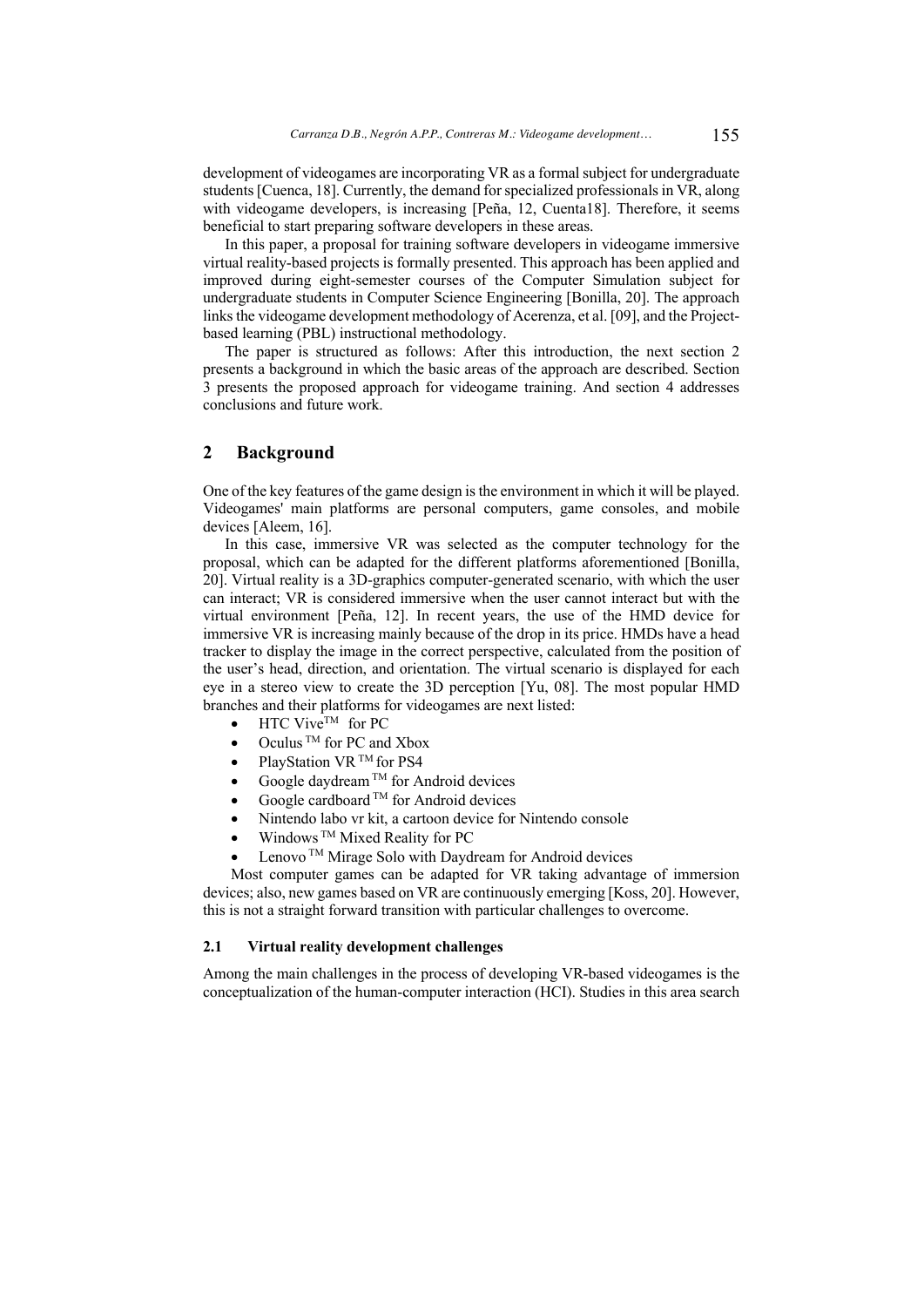for new designs on hardware and software that interpret the human behavior characteristics to adapt them to the digital environment. The emergence of new HCI technologies aims to improve the user's experiences more naturally and efficiently.

HCI in VR looks to create sensory information for the user. In VR the senses mainly involved are sight and sound, and in some cases touch, a key consideration for HCI solutions. In this context, Sutcliffe et al. [19] suggested including a cognitive psychology approach for HCI in the VR design process, with a user-centered design by considering the psychological constraints such as attention, working memory limitations, visual dominance, and sensory integration.

In any case, it has to be kept in mind that even though VR is founded on both hardware and software that are constantly improving, its workflow development remains, that is, concept, preproduction, production, testing, polishing, and delivery [Jiménez, 16].

Typical videogames consumers are used to certain usability interaction formulas, where VR represents a new dimension. In immersive VR the fourth wall is broken; the fourth wall metaphor refers to an imaginary wall in front of the videogame through which the audience sees the story of the game [Rodríguez, 16]. This is accomplished by placing the player inside the scenario and allowing the user to interact with it.

Rodríguez [16] highlighted three significant challenges for the development of videogames based on VR:

- 1. *The movement system.* In a VR-based videogame, the movement of the player cannot follow the typical game rules. It is important to be cautious of not producing "dizziness", caused mainly due to the displacement of frames that do not match a real-world situation, also known as cyber annoyances [Cuevas, 13].
- 2. *The player's camera.* It has to be more natural and flexible. Also, because it is possible to play with the game assets position and the close exploration of environments, the designer should take care of the nearby textures.
- 3. *Interaction with the environment*. It has to be taken into account that the interaction is different; the gamepad might not be the only control system. For example, the new hands tracking systems radically change the playing interaction [Rodríguez, 16].

These differences for VR videogames imply different design concerns. In the next section, some key issues for videogame design are briefly discussed.

### **2.2 Videogame Design**

There is no consensus on a definition of game design [Kultima, 15]; though, through its design, the videogame structure is settled. Ernest Adams [13] defines game design as the combination of the functional elements of the game and its aesthetics, aimed to create leisure.

The main functional elements in the game are the mechanics, the rules, processes, and data that bring the game to life. As a first design element are the core mechanics, the most influential ones, followed by the identification of other mechanics. The game mechanics can be classified as follows [Adams, 12]:

*Physics*. Motion and force of the elements in the game, including timing and rhythm, which can be different from the real world.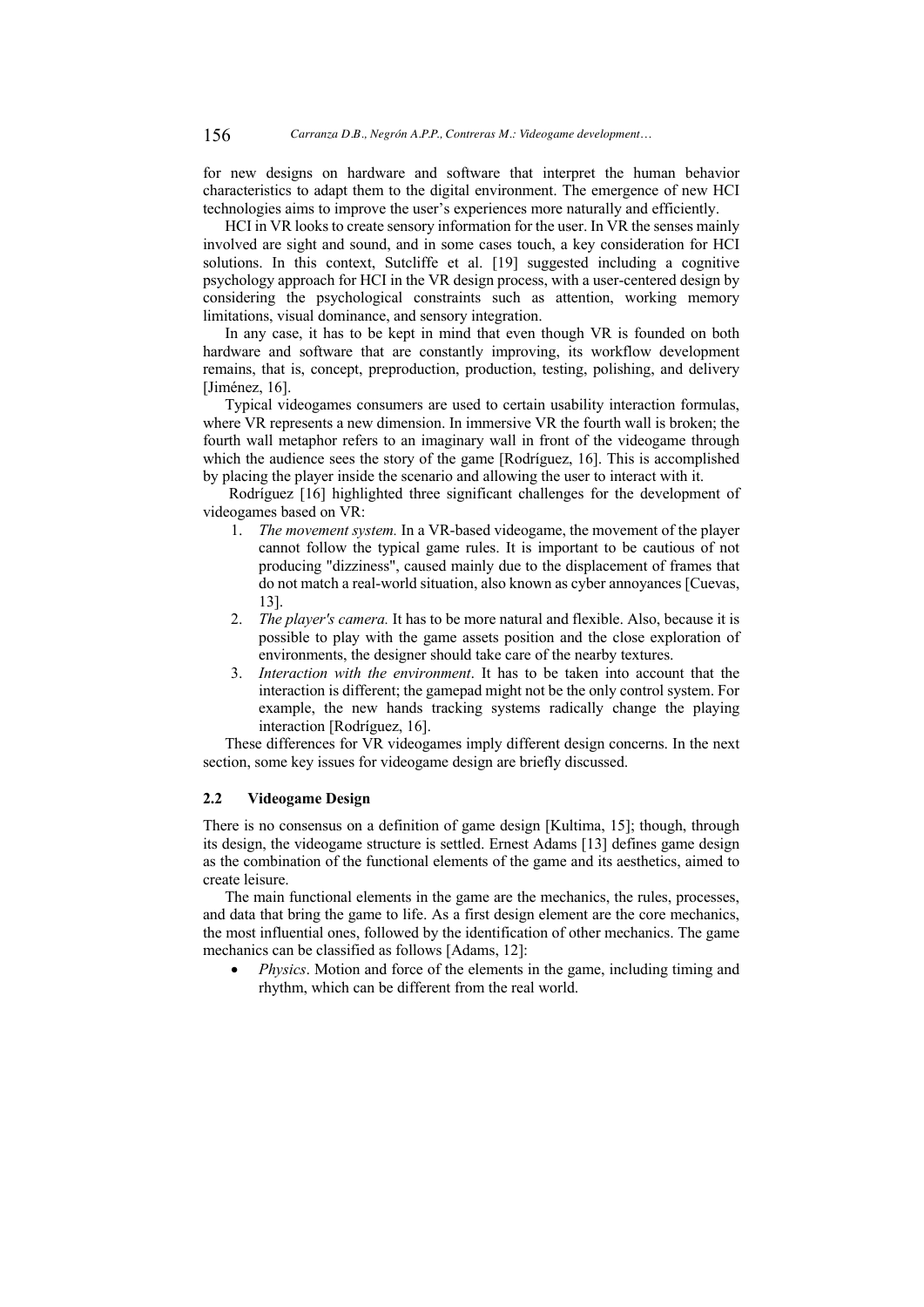- *Internal economy*. The transactions involve game elements that can be collected, consumed, and traded; including abstractions such as health, popularity, and magical powers.
- *Progression mechanisms*. Such as levels, indicating the progress of the player that might manage control mechanisms that lock or unlock access to certain areas.
- *Tactical maneuvering*. Like the placement of game units on a map for offensive or defensive advantages, critical in strategy games, some roleplaying, and simulation games.
- *Social interaction*. The mechanics that reward interaction with others such as giving gifts or inviting new friends to join the game.

The game mechanisms are implemented to create an engaging user experience, desires, and motivations [Mitre-Hernandez, 16]. The mechanics' relations in the game generate the dynamics [Adams, 12]. While the dynamics are expected to evoke a physiological emotion in the gamer [Chow, 17]; though, there is no agreement on a direct relation of the mechanisms with the dynamics game element [Muñoz, 18].

Once the basic elements of the game are established, they are developed using different techniques and tools. The requirements of the game are formulated in a document, the game design document (GDD) [Salazar, 12], which presents the game structure.

For game design, as for traditional software, visualization communications are essential to identify and construct cases, charting the flow, modeling sequences of events and showing relations [Araújo, 09]. The most common diagrams for non-game software are UML and flowcharts. According to Araújo [09], for game design, UML diagrams at a conceptual level lack formal semantics, and in large and complex models can present a problem for validation. And flowcharts are limited to model sequential, non-concurrent systems, and then they are not proper for game design.

Alternatives in the industry are Token-based models, where tokens are the basic elements of the game such as characters, player avatar, or mechanics [Rollings, 04]. Diagram-based Machinations, also dividing the game into elementary pieces that can be implemented using Petri nets [Araújo, 09], or UML adaptations [Dormans, 08, Tenzer, 07]. Other interesting alternatives for game design visualization can be found in [Djaouti, 13].

Finally, it is important to underline that a narrative has to guide the story in the game [Neil, 12], central mechanics and the narrative are the main components of the game. The players must get a clear understanding of the story and be aware of the characters they are not interpreting. The narrative can be understood as the background, while the mechanics are the foreground. Central mechanics and narrative will make an impact on the audience. Take for example 'The Super Mario Bros<sup>TM</sup>' videogame, which is based on a character with a main mechanism, the 'jumps' that help the character to solve different problems, such as jumping from platform to platform. The mechanics accompanied the story or narrative, the character has to save a princess, a context of why the player does everything.

The difference between traditional and non-game development represents important implications not only in the design phase but in the development process as well.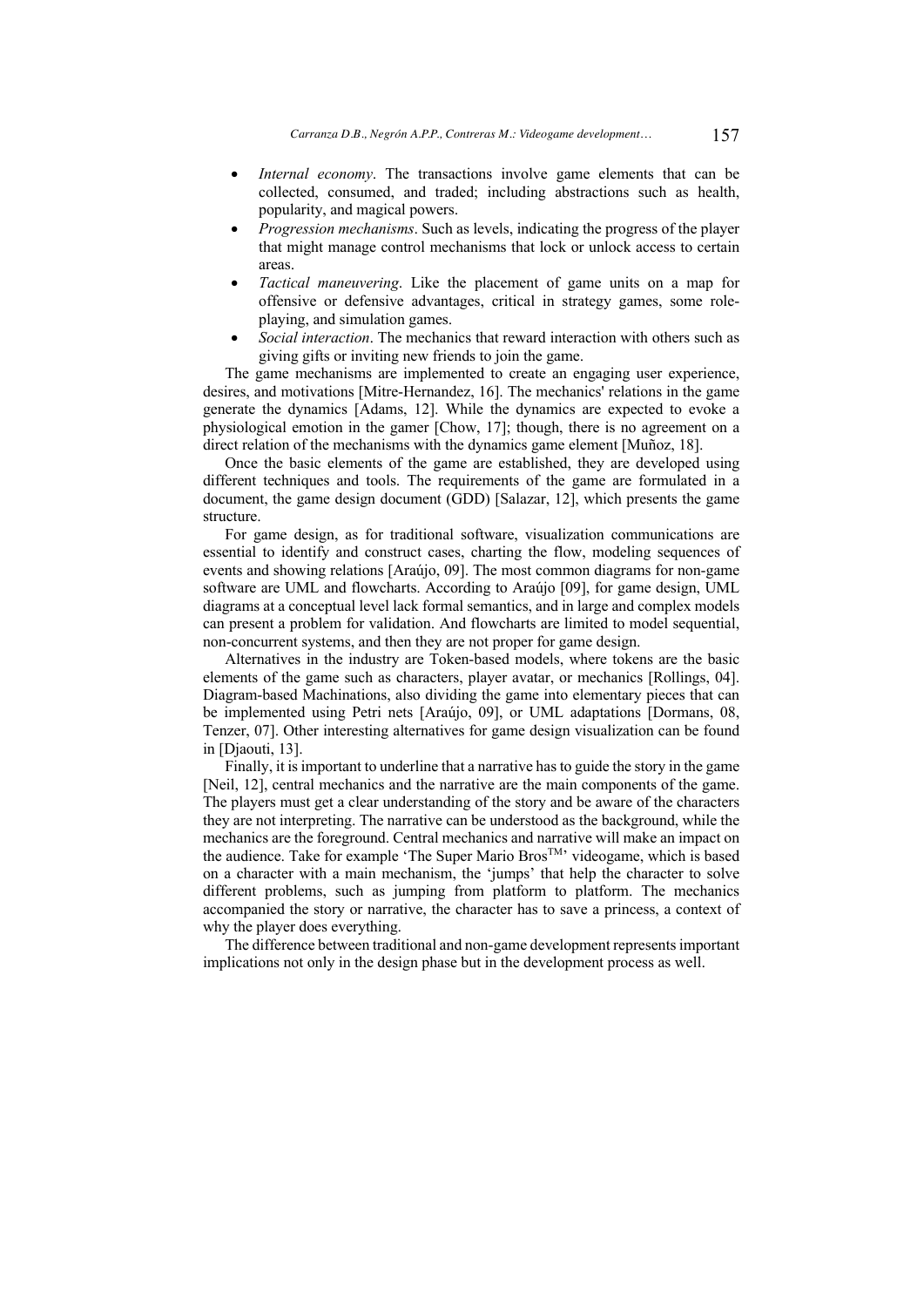### **2.3 Videogame Development Process**

The complexity in the development of videogames involves diverse activities in the creative arts disciplines such as storyboarding design, animation, artificial intelligence, video production, music, and sound, which has lead to the guidelines for the game development process life cycle [Aleem, 16].

Aleem et al. [16], based on a systematic literature review, established that the process life cycle for videogame development can be merged in three main phases, as shown in Figure 1. According to them, in the videogame life cycle, the development process takes place in the Production phase, in contrast with traditional software in which the production process is when the software actually runs and is ready for use. In the Pre-production stage, the game scenarios are tested for feasibility, and the Postproduction stage is for testing, marketing, and advertising. The framework Scrum for videogame development follows these same phases but named as Pre-game, Game, and Post-game phases [Sutherland, 15].



*Figure: 1 Stages for videogame development life cycle [Aleem, 16]*

Acerenza et al. [09], based on the Scrum framework, created what they call the SUM methodology. In SUM are integrated two more phases; on this approach, the Preproduction or Pre-game phases correspond to the Planning and Elaboration phases. The third phase, Post-production or Post-game corresponds to the Beta and Closing phases. Also, a first phase, Concepts, is included; Figure 2 depicts this structure. The SUM phases are next briefly described:

*Phase 1: Concepts.* This phase's objective is to specify the required basic elements for the design of the videogame; such as target audience, business model, game elements, main features, gameplay, characters, and history. In this phase is also defined the technical languages and tools. Here, takes place the Development of the game concept.

*Phase 2: Planning.* In this phase, the project schedule is built along with its main milestones. Each of the videogame's functional and non-functional characteristics is estimated and prioritized. Here, the teams are defined according to technical requirements. This phase is flexible and adaptable according to the evolution of the project. An administrative plan and the videogames specifications are settled.

*Phase 3: Elaboration.* In this phase the videogame is implemented, the process follows an iterative and incremental approach to get an executable version. This phase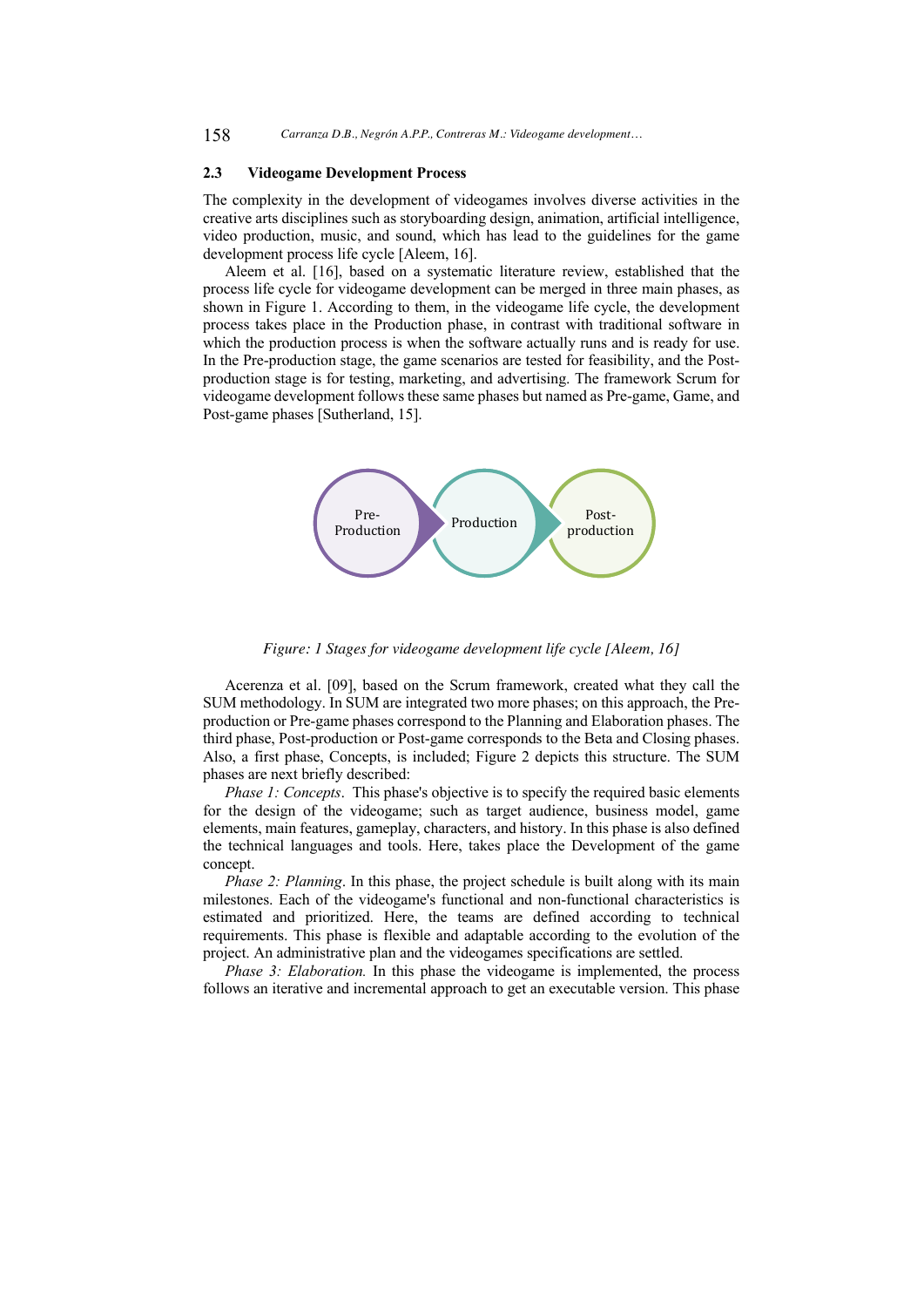is divided into three threads; objectives planning, execution of the tasks, and the evaluation of the state of the videogame.

*Phase 4: Beta*. This phase aims to evaluate and adjust different aspects of the game such as gameplay, fun, learning curve, and its difficulty curve, as well as eliminating detected errors.

*Phase 5: Closing.* To conclude the process, in this phase a final version of the videogame is developed based on the requirements. Also, feedback is gotten through an evaluation of the problems that might occur, the achieved successes, the presented solutions, the fulfillment of objectives, and the estimates' accuracy.

Finally, throughout the whole project development, risk management has to be present, seeking to minimize the consequences and impact of possible detected problems. Risks must be analyzed to establish the probability of occurrence and impact, mechanisms of monitoring, and mitigation strategies within a contingency plan.



*Figure 2: Development phases for videogames [Acerenza, 09].*

The SUM methodology process also presents four development roles in the creation of a videogame: developer, internal producer, client, and beta tester. The developer has the Scrum team characteristics, but with industry typical sub-roles within the team: developer, graphic artist, sound artist, and game designer [León, 07]. The internal producer and the client correspond to the Scrum Master and the Product Owner Scrum roles respectively. And the beta tester, not present in Scrum, is responsible for the functional verification of the videogame. Special attention requires Phase 1: Concept, not included in the Scrum for games approach because the game design is key for its development and it is based on creative skills.

The SUM methodology is flexible and adaptable, proper to be linked to a training approach for videogame development; the complete detail of SUM is available at [SUM, 09].

As the videogame development training approach should include an actual game development [Coleman, 05; Philip, 14], Project-based learning (PBL) was selected as a suitable instructional methodology [Remijan, 17].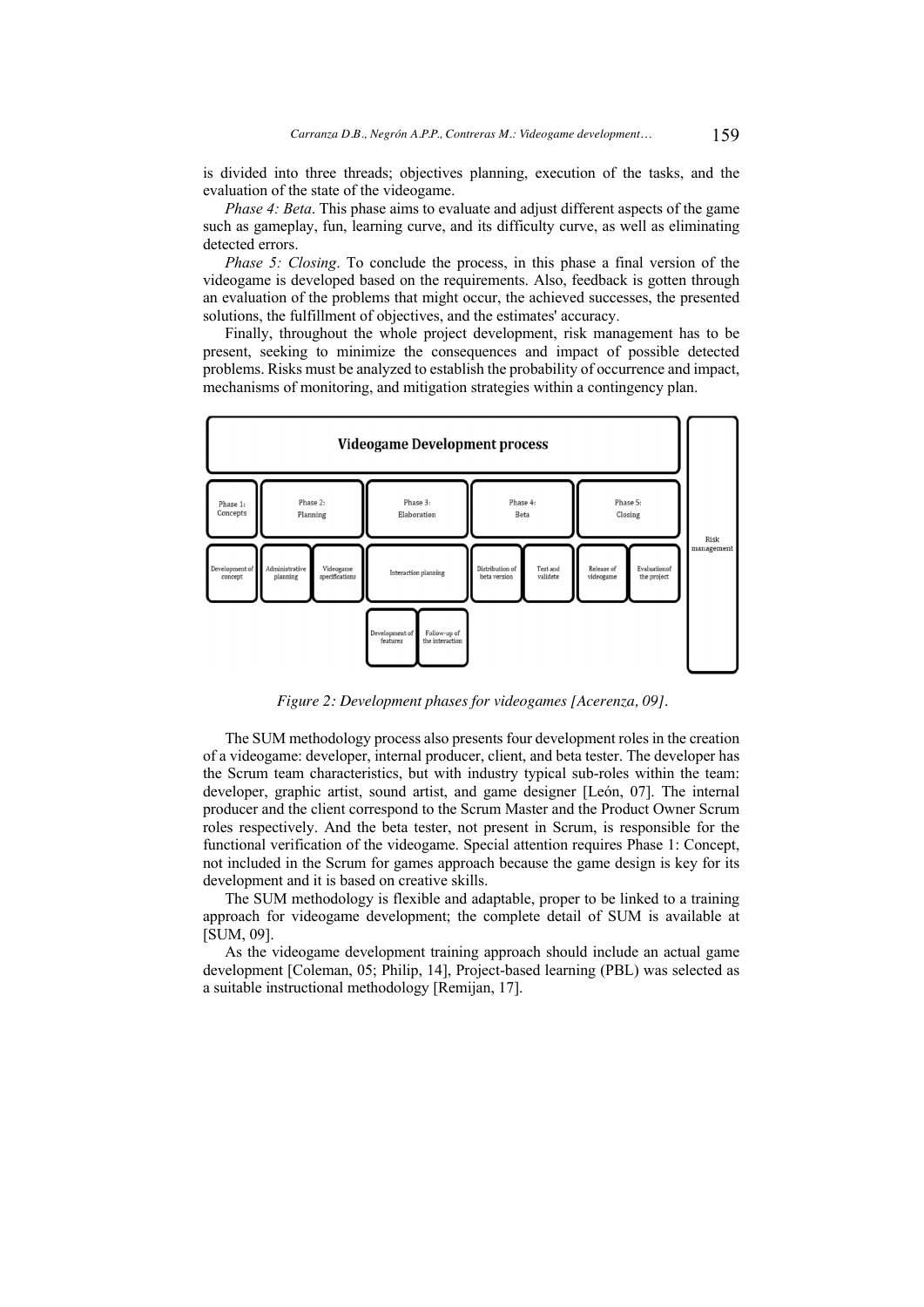### **2.4 Project-based learning (PBL)**

Videogame development, as well as non-game software development, should be taught not only as a tool of interest for individualized learning but as a support for teamwork learning and the creation of information. In the application of PBL, the team is the foundation to carry out learning [Pérez, 2015].

Larmer et al. [15] presented their PBL gold standard with 8 elements to complete a project. At the center is the element of the *key knowledge and understanding* applied to the real world with the key success skills, which include critical thinking and solving problems, working well with others, and managing themselves effectively. In order to achieve such knowledge and skills, the project design requires to include the next elements: *challenging problem or question*, this will guide students to acquire knowledge to solve the problem or answer the question; *sustained inquiry*, to provoke investigation, exploration, looking for alternative solutions using several sources; *authenticity*, a problem from the real world that includes the students' personal concerns; *voice and choice*, a proposed solution from teamwork, creating ownership; *reflection*, examination of what has been learned; *critique and review*, receiving constant constructive feedback; and *a public product*, a tangible product to solve a problem. These elements support the learning experience through a suitable project.

Likewise, the students must identify the difficulties and mistakes during the development process, so they can reach learning. This aspect is accompanied by the basic definition that reinforces the conceptualization of the workflow in the development of projects when the student can overcome difficulties; this is an intentional exercise [Marti, 10]. According to PBL, this self-regulation learning is a self-directed process through which learners transform their mental abilities into academic skills.

PBL supports students during the learning process through two fundamental elements: evaluation strategies, and classroom management in collaborative workgroups [Pérez, 15], which is proper for a teamwork process for videogame development.

PBL for videogame development training is an integral methodology where teaching expectations end on a functional product. Using as a framework the SUM methodology [Acerenza, 09], our teaching approach for videogame development was linked to the PBL methodology.

### **3 The training process for videogames**

For the training process for videogames are taken as a basis the Acerenza et al. [09] phases adapted to the PBL learning process, using a VR design perspective, and including suggestions regarding open source tools. During project execution, the student should acquire the required skills and knowledge through the development of practices that reinforce the basic concepts to create VR-based videogames.

This teaching approach provides predictable results. The students must manage time resources efficiently, consider probable risks during the development of the project, and manage constant interaction with teammates [Zarraonandia, 12]. When using SUM [Acerenza, 09], they band together to adjust small multidisciplinary teams from three to seven members working in the same physical location or distributed, and in a short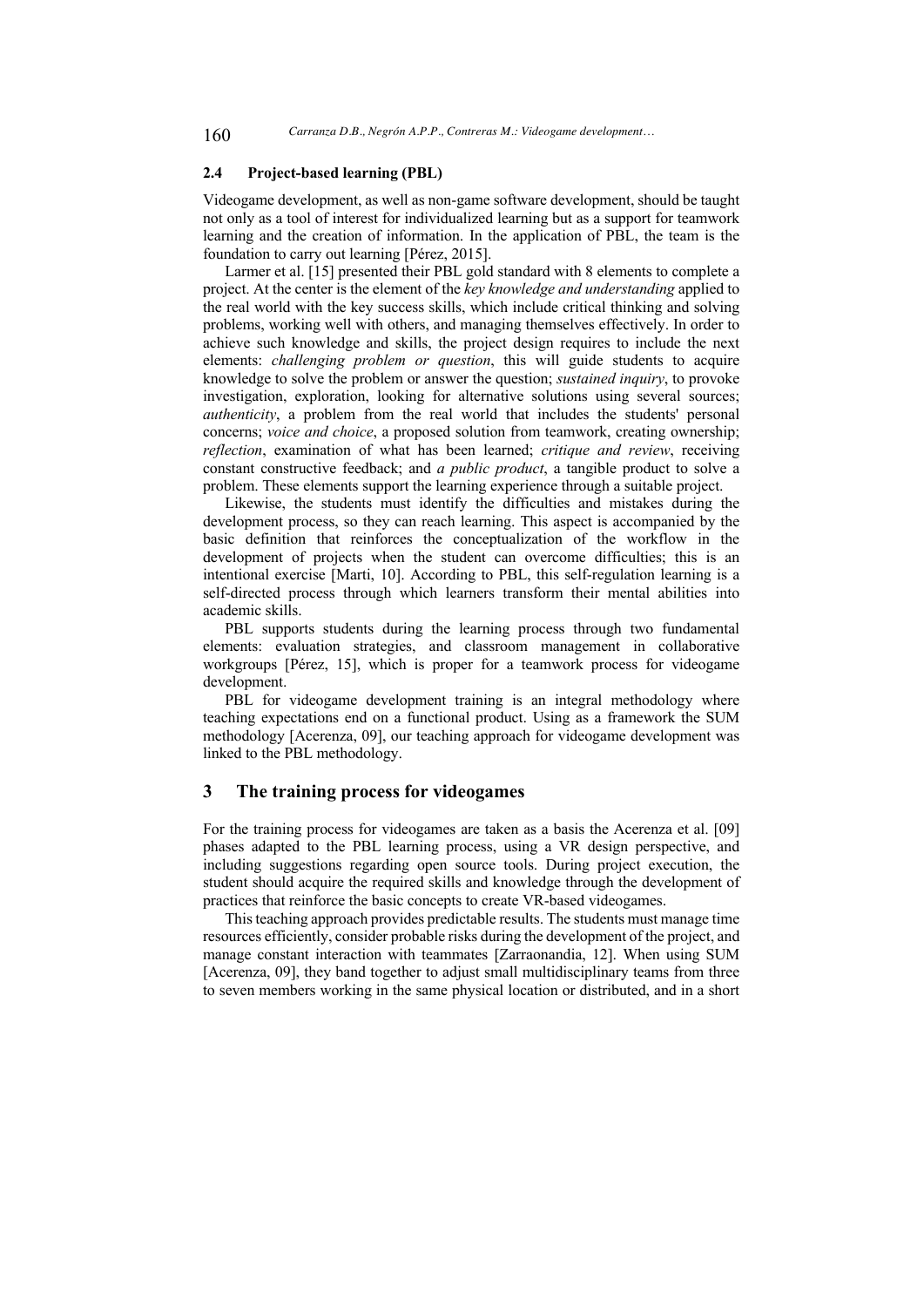project with a duration of no more than six months, looking for a high degree of participation. The next sections describe the complete approach in phases.

### **3.1 Phase 1 Concept**

In this phase, basic concepts are transmitted where workflow can be known in the development of a VR videogame for HMD devices. It includes teaching the integration of user interface design techniques [León, 17], low polygon modeling, and videogame mechanics based on graphic engines. The way to evaluate this knowledge is through relevant activities, such as summaries or conceptual maps.

A good way to evaluate the game design is the construction of a prototype that can be made of paper [Adams, 12], a quick and economic way that will help to understand the player's interaction with the game mechanics. It is important to highlight the reward element in videogames, a motivational factor for the player, very successful and frequently used in mobile devices. This mechanic is based on the Japanize gacha, mechanic machines that give a surprise prize for players.

The game design is a creative activity that can be demonstrated through successful cases. Next are listed some videogames recognized for their great design, that can help as a support in this process, for example:

Boktai: The Sun is in Your Hand<sup>TM</sup>, released in 2003, is an example in which technology has a key impact on the design. Through photosensors, the light in the real world is detected to modify the digital game.

Challenge as conflict can be found in Dark SoulsTM, released in 2011, a third-person action role-playing game in which the player learns from past mistakes. This is considered a highly difficult game.

The Joruney<sup>TM</sup> developed in 2012 by Thatgamecompany emphasizes the aesthetics in a videogame, which in this case tends to provoke astonishment for the user. This emotion is reinforced by matching soundtracks for each scenario, transmitting an immediate response to the player's actions.

Super Mario Maker<sup>TM</sup> released in 2015 for Wii U<sup>TM</sup> console, shows how physics mechanics are used for levels in which the character stops avoiding obstacles to be the game developer constructor.

CelesteTM, released in January 2018, is a kinesthetic game (i.e. requires a psychomotor effort to be played). It has mechanics' interaction, jumping, climbing and a mid-air dash (sustained jump) to be improved during the game according to the affronted challenges.

The creative areas of knowledge acquisition are mainly based on observation. The recommendation is to study successful cases, to reinforce the development of new ideas.

To implement this phase, the practices can be focused on the topics of videogame design, main components of VR, principles of 3D modeling, and the creation of elements for the design of user interfaces. The students can be required to make a concept map workflow at the end of this phase.

Phase 1 correspond*s to Phase 1: Concepts* of *SUM*, and it is linked to *PBL* by the golden elements *challenging problem* and *sustained consultation*.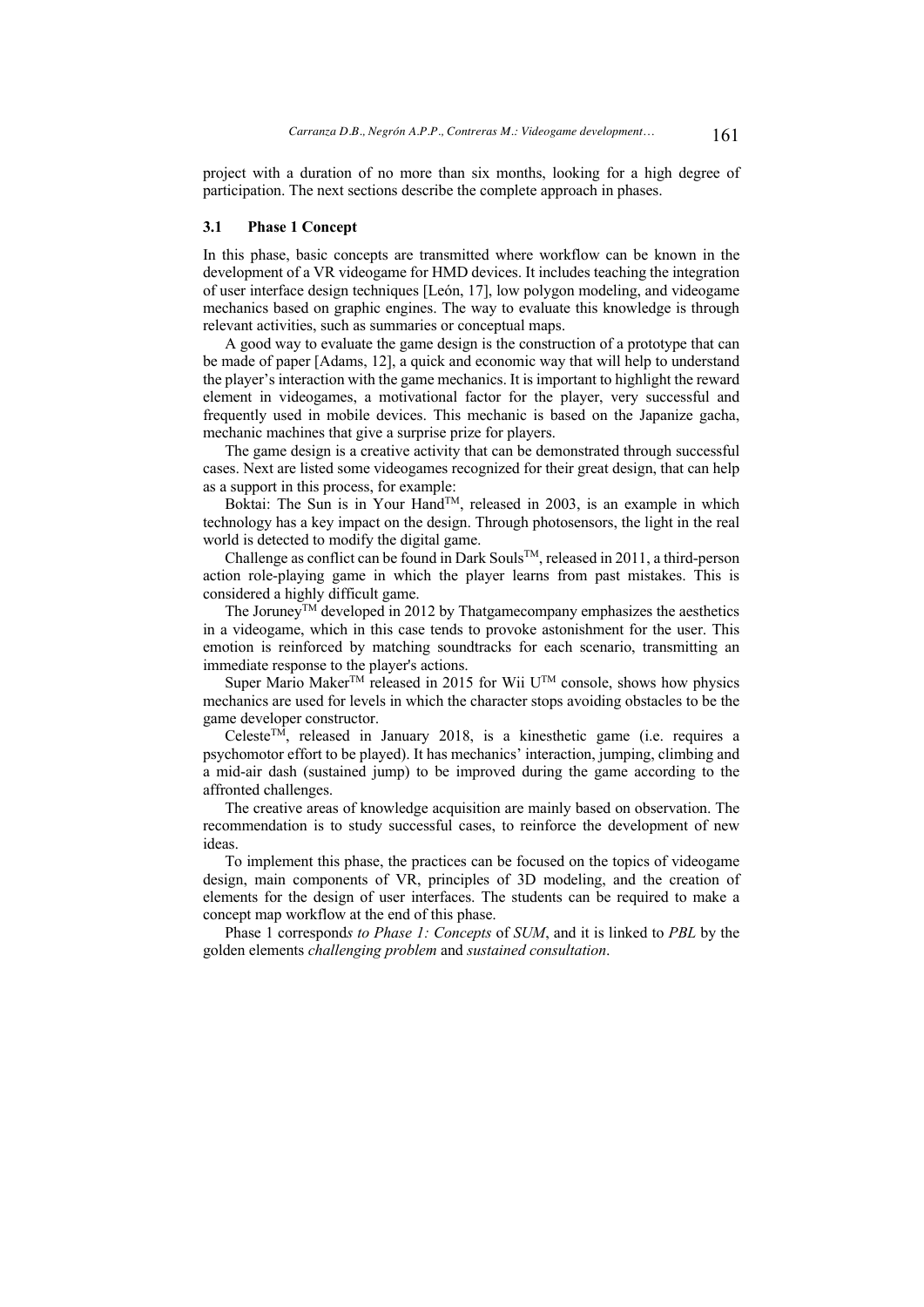### **3.2 Phase 2 Techniques**

The techniques phase is also related to the *SUM Phase 1: Concept* phase reinforced with practices such as definition, but mainly by learning specific software tools. Once basic concepts are comprehended, developers acquire technical skills using applications. These practices are focused on training different concepts of the software development process for VR-based videogames.

At this point, each practice must have an incremental relationship so they can be later integrated as a whole into a final project. Through this phase, the developers will acquire the skills and knowledge to develop the game concept, which has to be reached at the end of the phase, also technical languages and tools are chosen.

For the development of the concept, it is important to consider a real problem to solve, looking to have an impact on the community giving rise to the *PBL* golden element of *authenticity.* Also, the developers will establish the whole concept of the project, what they intend to solve through it, which correspond to the PBL golden element *voice and choice.*

**Applications and tools.** The suggested support applications, open-source or free for use software for the technical phase are:

For the videogame design StarUML software (http://staruml.io/), and Dia Diagram Editor (http://dia-installer.de/).

For the interface elaboration vector graphics manipulation software is needed. Inkscape™ (https://inkscape.org/) is suggested because it allows fluid game resource generation.

For the sound effects, the Audacity™ (https://www.audacityteam.org/) software is suggested, also it facilities musical composition.

And for the 3D object modeling, Blender<sup>™</sup> (https://www.blender.org/) is recommended. In Blender™ can be generated scenarios, characters, and all the 3D elements for the environment. This application supports textures and material for 3D objects to get a realistic scene.

### **3.3 Phase 3 Integration**

It is sought that the practices developed in the previous stage will serve to acquire fundamental techniques knowledge in the development of VR videogames. That is why during their practice the students have to be focused on a final project. The integration phase consists of how the learning process is directed to the collaborative learning project, based on the previously acquired knowledge.

The *PBL* golden element reached here is *reflection* because the skills and knowledge previously acquired support videogame planning.

This phase corresponds to the *SUM Phase 2: Planning* where the videogame characteristics are estimated, the teams are built, and the administrative plan is developed.

The team members discuss the game design. At this point, they can define the basic resources needed for the videogame such as characters, 3D models, sounds, treasures, and scripts to create the VR application.

**Application and tools.** For the administrative plan, based on Scrum can be used WeKAN (https://wekan.github.io/) to monitor the development of the project through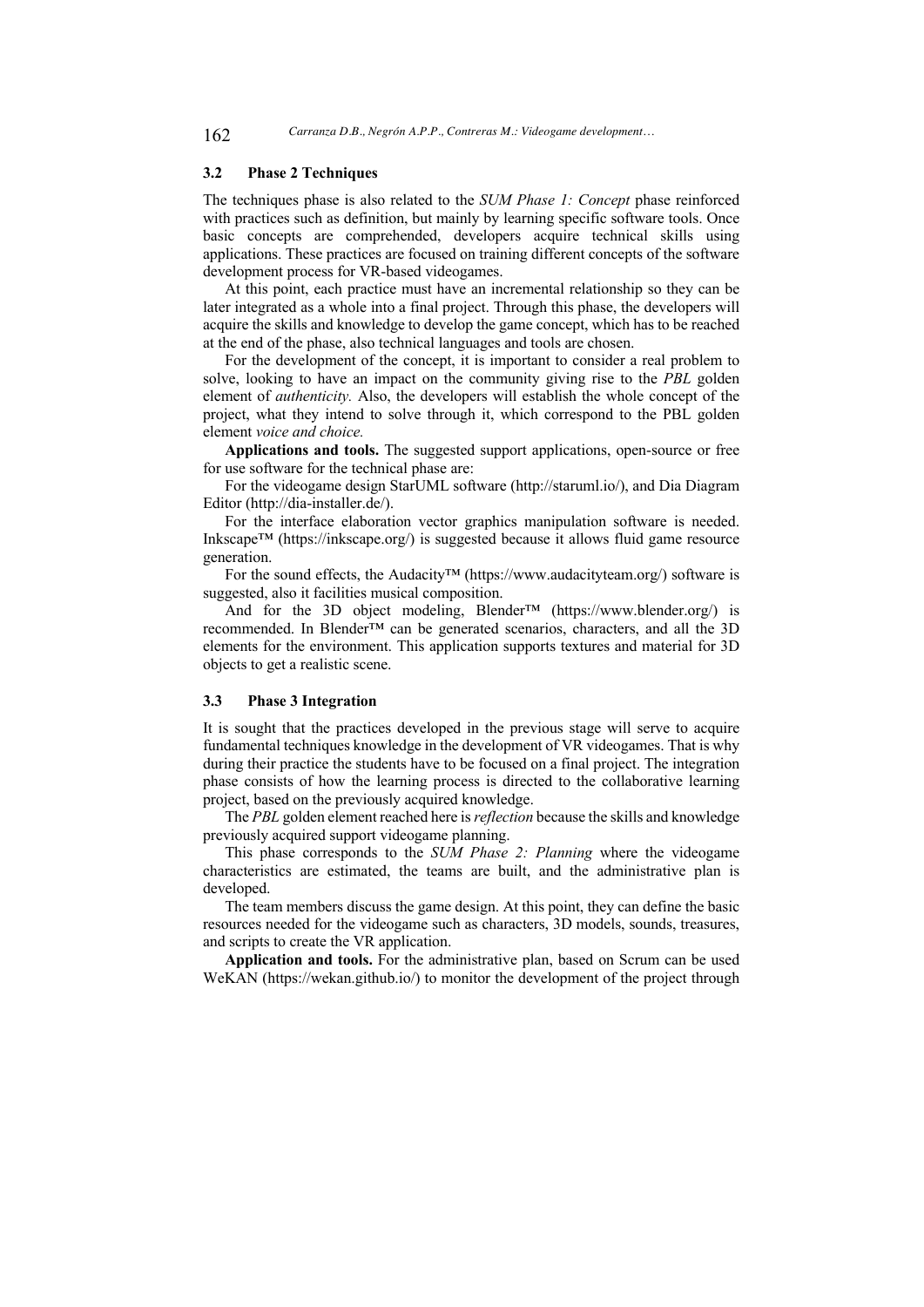cards in columns with the different tasks; this platform is linked to the free software repository GitHub (https://github.com/)

### **3.4 Phase 4 Implementation**

In this phase, the different resources are developed and integrated into a game engine. This is the *Phase 3: Elaboration* in *SUM.* Following SUM, the suggested approach is iterative and incremental, and with constant evaluation on the released incremental developments.

The recommended game engine is Godot™ (https://godotengine.org), a videogame engine with a series of libraries for the design, creation, and representation of a videogame. Its most outstanding aspects are its graphic capabilities responsible for displaying 2D and 3D images on the screen, as well as calculating some aspects as polygons, lighting, and textures. This game engine supports exporting the game into different platforms, including VR environments. Godot™ also handles physics, calculating attributes such as weight, volume, acceleration, or gravity. It has a sound engine, for loading tracks, modifying their bit rate, removing them from playback, and synchronizing, for example. Videogame engines are based on a programming language to implement functioning characters and objects, Godot<sup>TM</sup> uses  $C#$  as a programming language to write scripts.

In order to implement the HMD device can be used the Android, HMD's library.

Here it is important to consider the VR interface for detecting anomalies involving the interaction of the virtual interface. It can be detected, for example, if the displacement is correct or if there are dizziness problems that need to be fixed. In this phase, it is also important to run validation and verification tests.

Figure 3 shows a VR game project in a stereo view. This is the first test with external control, where can be seen the displacement of the character within the game level. A deliverable function.



*Figure 3: The user interface of a working project.*

This Implementation phase also includes the *SUM Phase 4: Beta*, to evaluate and adjust aspects such as gameplay. The *PBL* gold element achieved in this phase is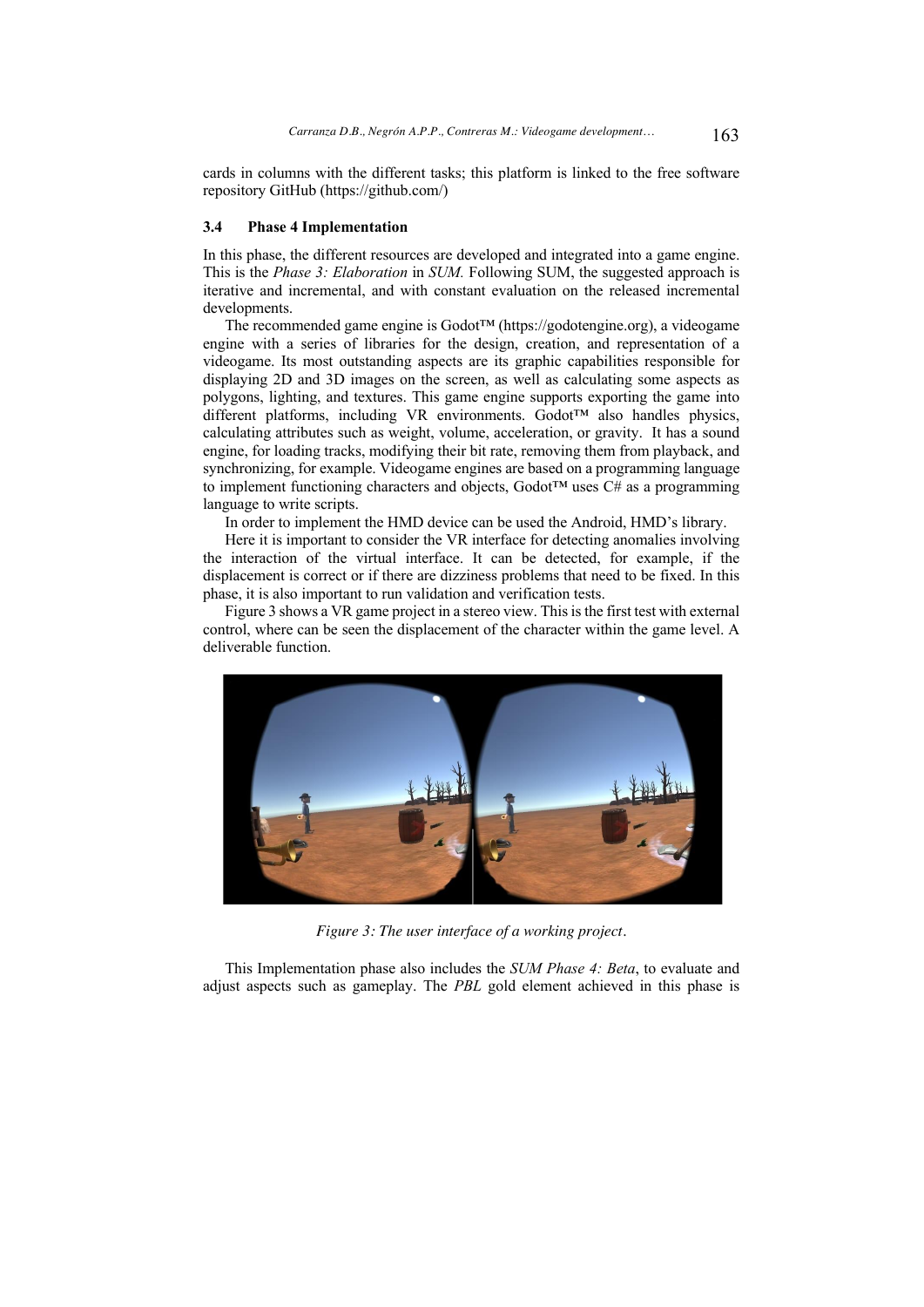*critique and revision,* to reinforce such gold element it is recommended for the developers to present their progress to their peers and the instructors.

### **3.5 Phase 5 Closing**

This corresponds to the *SUM Phase 5: Closing*, where the product is released and the project evaluation is conducted. In the closing phase, feedback on the finished product is received, and it is presented to an audience. The final presentation is a functional prototype, where the students receive constructive comments on their projects.

This Phase is related to the golden element of *PBL* of *public product.*

The SUM and PBL integration are depicted in Figure 4. On the left side are the SUM process phases, where risk management is a transversal feature. At the center is the proposed training approach, separated by phases with its main elements. Here can be observed which SUM phases correspond to the proposal. Then, on the right side, the PBL gold standard elements are also associated with each phase of the proposal, and as transversal golden element are the key knowledge and understanding, and success skills.



 *Figure 4: Training process for VR-based videogame (based on PBL and SUM)*

### **3.6 Limitations**

This approach arises from five years of teaching experience in the Computer Simulation subject of a Computer Science Engineering program for undergraduate students. While this helped to create the strategy, it also supported some limitations detection. The main weaknesses founded for the success of the training course are those related to the videogame technology orientation, in this case, free software platforms and VR, individual deficiencies, and teamwork soft skills.

Free software is usually distributed over the world, with potential peer review, attracting excellent programmers, but those developers are unpaid volunteers making it impossible to fully rely on the project participants [Michlmayr, 03], resulting frequently in a lack of proper support. For developers not used to free software platforms this extra work might at first be frustrating.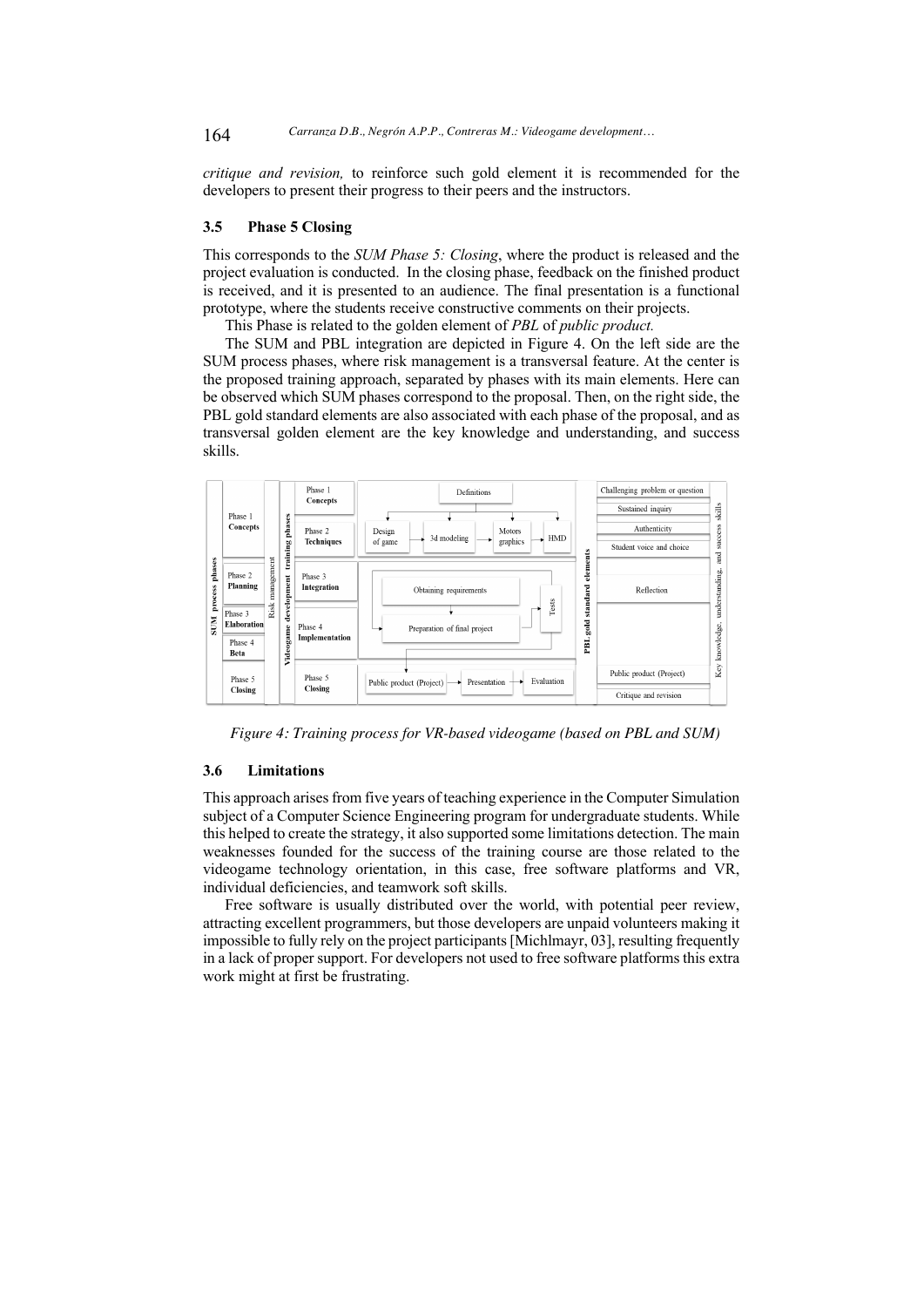VR as mentioned requires a different HCI that might create confusion, especially if the student is not familiarized with this technology. Also, VR represents a high-cost computer resource, that might not be available, although this had been overcome using mobile devices and free software platforms.

At the individual level, the parse of the training sometimes is not suitable for everyone. This has been observed mainly in basic videogame development knowledge, required for the next steps. Also, computer simulation concepts are not an easy topic for everyone. Besides, formalizing the technical acquired knowledge to apply it to the videogame project is not a straight forward task for some students.

The artistic creative thinking might also represent a barrier for very technical people. Because of the lack of experience in creativity tasks, time estimation for nongame software developers can become a complication.

As for the teamwork, the instructor very frequently will have to intervene for team formation. A number of software developers do not exhibit proper teamwork soft skills; in these cases, it is not easy to make them fill as part of a common project. Finally, students might have a hard time assigning individual activities and responsibilities to aim for the shared goal.

## **4 Conclusions and future work**

The construction of virtual environments is a complex task, so it is necessary to use a training approach that allows software developers to focus on different skills to understand the complete process.

In this paper, a training approach for software developers to create a VR-based videogame for HMD technology was presented, the approach is based on the videogame development process SUM [Acerenza, 09], following the PBL gold standard elements [Larmer, 15] and oriented to VR, using open source tools. It is worth mentioning that the software proposed for this approach is based on free software, which allows granted access to the tools.

It is important to highlight that training methods need to be adaptable for new technologies to come, allowing new generations to enjoy dynamic and interactive content development learning.

We consider that a learning system based on projects is an excellent way to transmit knowledge and getting feedback on a specific topic. Developers' general comments support the merits of the approach; they show a great interest in the VR development process as a whole.

Through several semesters, we have gotten good comments from the students. Many of them refer to the subject as one in which they improved their technical and project development skills. With this approach, developers naturally discover the importance of knowing the workflow of a VR development on time, understanding the differences with traditional software development. It is very favorable for developers to learn during the development of a project and to interact in teams, where the social part helps them to solve doubts, enhance their social skills, promoting collaborative learning. The structure of the course is presented to reinforce the development of the project by addressing both the theoretical and practical aspects.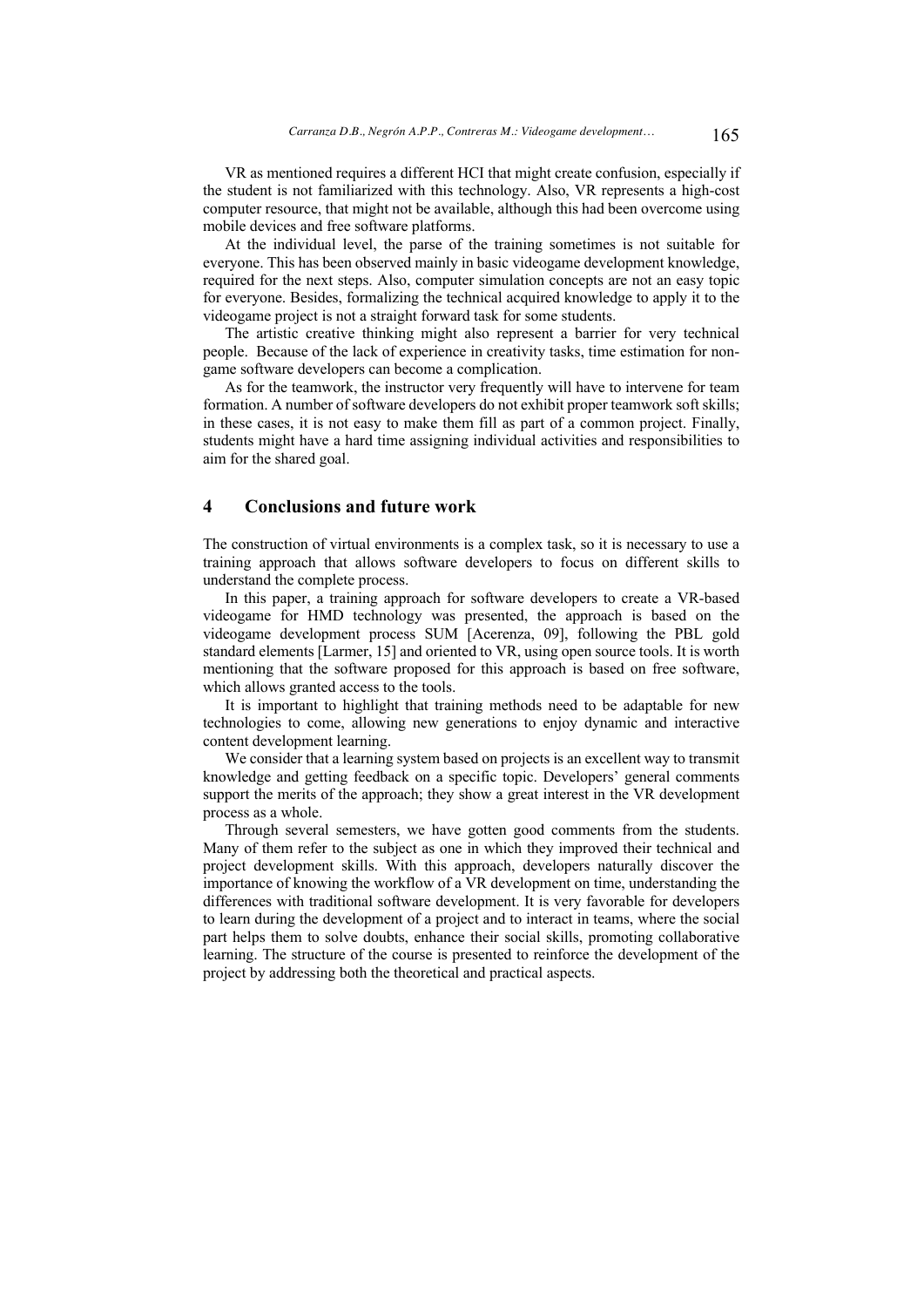### **References**

[Acerenza, 09] Acerenza, N., Coppes, A., Mesa, G., Viera, A., Fernandez, E., Laurenzo, T., Vallespir, D.: Una Metodología para Desarrollo de Videojuegos. In: 38o JAIIO - Simposio Argentino de Ingeniería de Software, Argentina, 171-176 2009

[Adams, 13] Adams, E.: Fundamentals of game design, 30-31 52 2013 https://doi.org/10.1017/CBO9781107415324.004.

[Adams, 12] Adams, E., Dormans, J.: Game mechanics: advanced game design. New Riders, 6, 17-19 2012

[Aleem, 16] Aleem, S., Capretz, L.F., Ahmed, F.: Game development software engineering process life cycle: a systematic review. Journal of Software Engineering Research and Development. Brazilian, 4, 2016 https://doi.org/10.1186/s40411-016-0032-7

[Araújo, 09] Araújo, M., Roque, L.: Modeling games with petri nets. Breaking New Ground: Innovation in Games, Play, Practice and Theory - Proceedings of DiGRA, London 2009

[Bonilla, 20] Bonilla, D., Peña Pérez Negrón, A., Contreras, M.: Teaching Approach for the Development of Virtual Reality Videogames. In: Advances in Intelligent Systems and Computing. 276–288 January 2020 https://doi.org/10.1007/978-3-030-33547-2\_21.

[Chamillard, 06] Chamillard, A.T.: Introductory game creation: no programming required. In: SIGCSE 2006, Houston, Texas USA, vol. 39, 515–519 2006

[Chow, 17] Chow, I., Huang, L.G.: A software gamification model for cross-cultural software development teams. ACM International Conference Proceeding Series. 2017, 1–8 https://doi.org/10.1145/3034950.3034955

[Claypool, 05] Claypool, K., Claypool, M.: Teaching software engineering through game design. In: Proceedings of the 10th annual SIGCSE Conference on Innovation and Technology in Computer Science Education, ITiCSE 2005, Monte De Caparica, Portugal, 123-127 2005

[Contreras, 19] Contreras, M., Bonilla, D., Peña Pérez Negrón, A.: Proposal of a model for the development of labor competencies based on serious games in the context of industry 4.0. In: Advances in Intelligent Systems and Computing. 80–87 2019 https://doi.org/10.1007/978-3-030- 01171-0\_7.

[Coleman, 05] Coleman, R., Roebke, S., Grayson, L.: Gedi: a game engine for teaching videogame design and programming. Journal of Computing Sciences in Colleges, vol. 21, no. 2, 72-82 2005

[Coleman, 20] Coleman, T. E., Money, A. G.: Student-centred digital game–based learning: a conceptual framework and survey of the state of the art. Higher Education, vol. 79, no. 3, 415- 457 2020

[Cuenca, 18] Cuenca, D.: Game Studies: Estado del arte de los estudios sobre video juegos. Luciérnaga Revista Virtual, 2018, Trois-Rivières, Colombia, 13-24, 2018.

[Cuevas, 13] Cuevas, B.G. and Valero, L.: Efectos secundarios tras el uso de realidad virtual inmersiva en un videojuego. Int. J. Psychol., 63-178 2013

[Djaouti, 13] Djaouti, D.: Game Design Tools for Collaboration, 2013, http://www.gamasutra.com/view/feature/187777/game\_design\_tools\_for\_collaboration.php/ accessed March 2020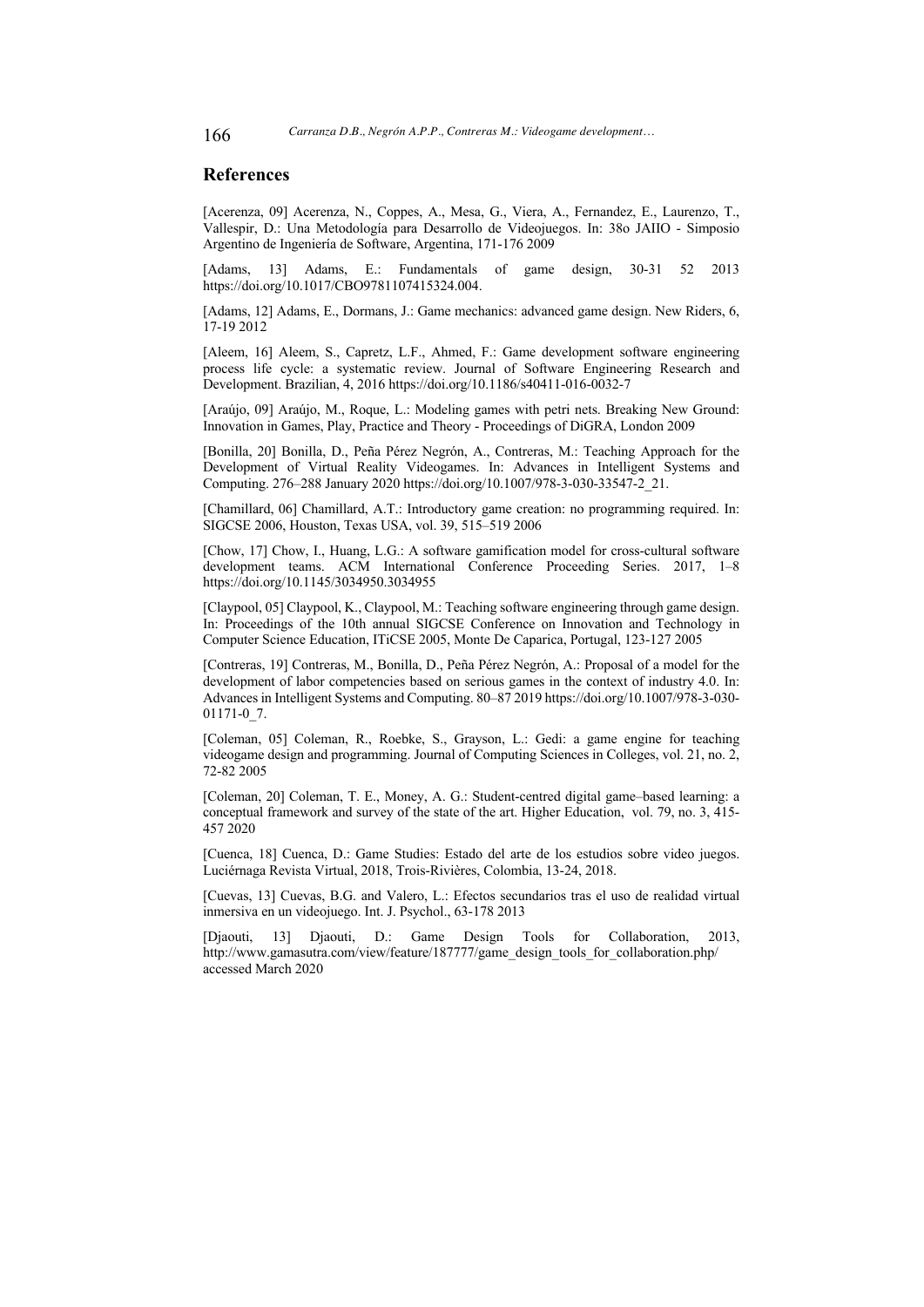[Dormans, 08] Dormans, J.: Visualizing Game Dynamics 1 Running head : VIZUALIZING GAME DYNAMICS Visualizing Game Dynamics and Emergent Gameplay, 2008

[Jiménez, 16] Jiménez, E.M., Oktaba, H., Díaz-Barriga, F., Piattini, M., Revillagigedo-Tulais, A.M., Flores-Zarco, S.: Methodology to construct educational video games in software engineering. In: 2016 4th International Conference in Software Engineering Research and Innovation, IEEE, Puebla, 110-114 2016

[Kasurinen, 16] Kasurinen, J.: Games as Software: Similarities and Differences between the Implementation Projects. In: Proceedings of the 17th International Conference on Computer Systems and Technologies 2016 - CompSysTech '16, ACM Press, Palermo, Italy, 33-40 2016

[Koss, 20] Koss, H. What does the future of the gaming industry look like?, 2020, https://builtin.com/media-gaming/future-of-gaming

[Kultima, 15] Kultima, A.: Game Design Research. In: Proceedings of the 19th International Academic Mindtrek Conference, Association for Computing Machinery, New York, NY, USA, 18–25 2015 https://doi.org/10.1145/2818187.2818300.

[Larmer, 15] Larmer, J., Mergendoller, J., Suzie, B.: Setting the Standard for Project Based Learning - Based Learning, Assn, Virginia, USA 2015

[León, 17] León, N., Eyzaguirre, S., Campos, R.: Proceso de diseño de software y proceso de diseño sonoro para un videojuego educativo. Campus 22, 27-34 2017

[Marín-Vega, 19] Marín-Vega, H., Alor-Hernández, G., Colombo-Mendoza, L. O., Sánchez-Ramírez, C., García-Alcaraz, J. L., & Avelar-Sosa, L.: Zeus–a tool for generating rule-based serious games with gamification techniques. IET Software, vol. 14, no. 2, 88-97 2019

[Marti, 10] Marti, J.A., Heydrich, M., Rojas, M., Hernández, A.: Aprendizaje basado en proyectos: una experiencia de innovación docente. Revista Universidad EAFIT, Colombia, vol. 46, 11- 21 2010

[Michlmayr, 03] Michlmayr, M. and Hill, B. M.: Quality and the reliance on individuals in free software projects. Proceedings of the 3rd Workshop on Open Source Software Engineering. ICSE: Portland, USA 105–109 2003

[Mitre-Hernandez 16] Mitre-Hernandez, H., Lara-Alvarez, C., Gonzalez-Salazar, M., Mejia-Miranda, J., & Martin, D.: User experience management from early stages of computer game development. International Journal of Software Engineering and Knowledge Engineering, vol. 26 no. 08, 1203-1220 2016

[Mora, 14] Mora, M.A., Lopez, I., Meza, C.A., Portilla, A., Sánchez, N., Sanchez, C.R.: Metodología para el Desarrollo de Mundos Virtuales, con un Caso de Estudio: Independencia de México. vol. 10, 6-8 2014

[Muñoz, 18] Muñoz, M., Peña Pérez Negrón, A., Mejia, J., Gasca-Hurtado, G. P., Gómez-Alvarez, M. C., & Hernández, L. Applying gamification elements to build teams for software development. IET Software, vol. 13 (2), 99-105 2018

[Murphy-Hill, 14] Murphy-Hill, E., Zimmermann, T. & Nagappan, N. Cowboys, ankle sprains, and keepers of quality: How is video game development different from software development? Proceedings - International Conference on Software Engineering 1–11 2014

[Neil, 12] Neil, K.: Game Design tools: Time to evaluate. DiGRA, 2012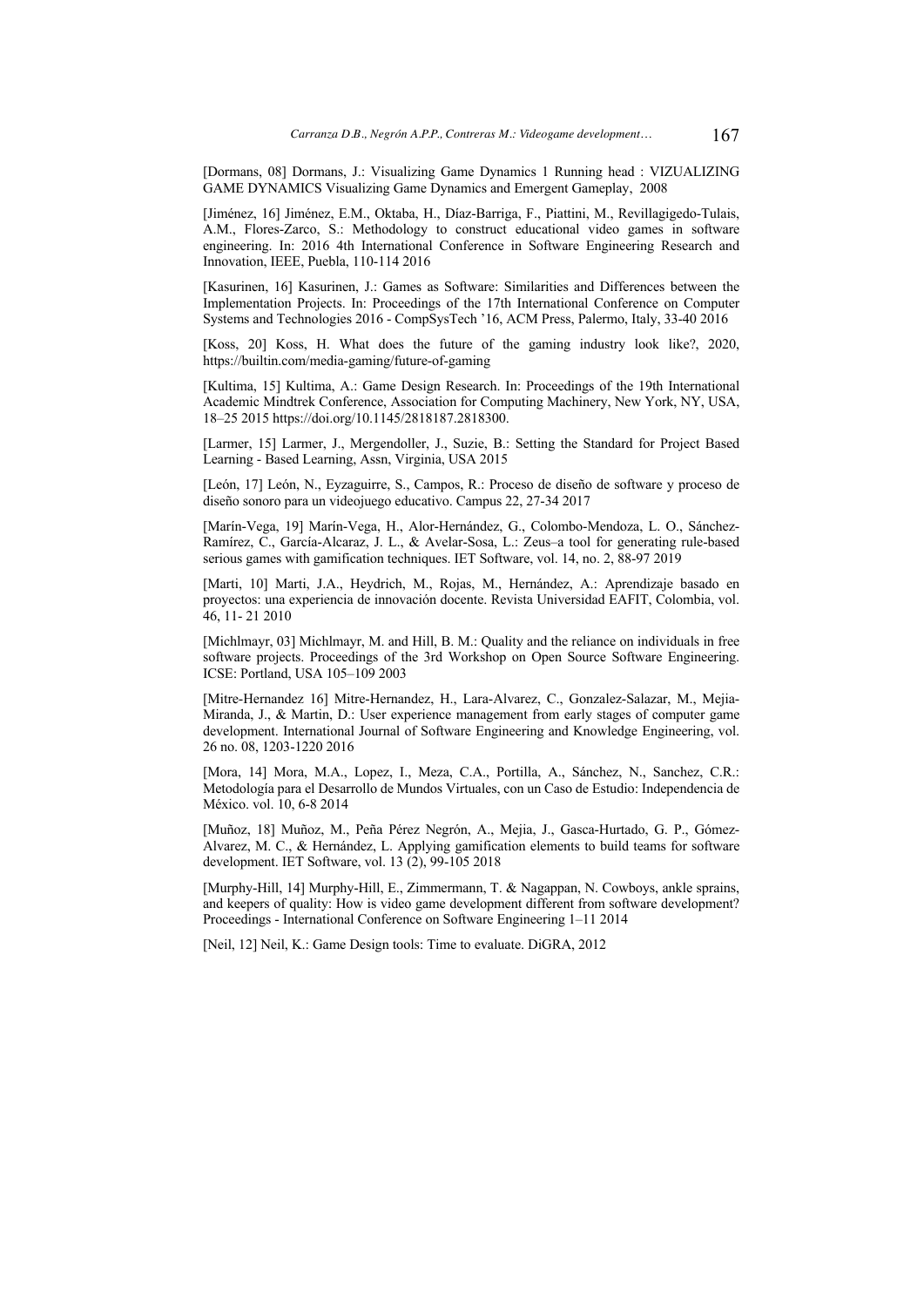[Pascarella, 18] Pascarella, L., Palomba, F., Di Penta, M., Bacchelli, A.: How is video game development different from software development in open source? In: Proceedings of the 15th International Conference on Mining Software Repositories - MSR 2018. 392-402, ACM Press, Gothenburg 2018

[Peña, 12] Peña Pérez Negrón, A. Collaborative Nonverbal Interaction within Virtual Environments. *ReCIBE. Revista electrónica de Computación, Informática, Biomédica y Electrónica*, 1-1, 2012

[Pérez, 15] Pérez, M.: Aprendizaje basado en proyectos colaborativos. Rev. Educ. 14, 158-180 2008

[Philip, 14] Philip Tan, Richard Eberhardt, Sara Verrilli, and Andrew Grant. CMS.611J Creating Video Games. Fall 2014. Massachusetts Institute of Technology: MIT OpenCourseWare, https://ocw.mit.edu. License: Creative Commons BY-NC-SA.

[Pivec, 04] Pivec, M., Dziabenko, O.: Game-based learning in universities and lifelong learning: "UniGame: Social skills and knowledge training" game concept1. Journal of Universal Computer Science. 10, 14–26 2004

[Remijan, 17] Remijan, K.W.: Project-based learning and design-focused projects to motivate secondary mathematics students. Interdiscip. J. Probl.-Based Learn. 11, 1 2017

[Rodríguez, 16] Rodríguez, T.: Cómo se hace un juego de realidad virtual, Xataka, 2016 https://www.xataka.com/ realidad-virtual-aumentada/como-se-hace-un-juego-de-realidadvirtual Accessed 3 May 2019

[Rollings, 04] Rollings, A. and Morris, D.: Game Architecture and Design : A New Edition. 483- 486, 2004

[Salazar, 12] Salazar, M.G., Mitre, H.A., Olalde, C.L., Sánchez, J.L.G.: Proposal of game design document from software engineering requirements perspective. Proceedings of CGAMES'2012 USA - 17th International Conference on Computer Games: AI, Animation, Mobile, Interactive Multimedia, Educational and Serious Games. 81–85 2012 https://doi.org/10.1109/CGames.2012.6314556.

[SUM, 20] SUM Eclipse Process Framework Version 1.5 http://www.gemserk.com/sum 2020

[Sutcliffe,19] Sutcliffe, A. G., C. Poullis, A. Gregoriades, I. Katsouri, A. Tzanavari, and K. Herakleous. 2019. Reflecting on the Design Process for Virtual Reality Applications. International Journal of Human-Computer Interaction 35, 2, 168–179 2019

[Sutherland, 15] Sutherland, J. Sutherland, J.J.: Scrum: El revolucionario método para trabajar el doble en la mitad de tiempo. Grupo Planeta, Spain 2015.

[Tenzer, 07] Tenzer, J., Stevens, P.: GUIDE: Games with UML for interactive design exploration. Knowledge-Based Systems, vol. 20, no. 7, 652-670 2007

[Tschang, 03] Tschang, T.: When does an idea become an innovation? The role of individual and group creativity in videogame design. Presented at the Summer Conference, Copenhagen, Denmark, 1–26 2003

[WePC, 20] WePC, Video Game Industry Statistics, Trends & Data, 2020, https://www.wepc.com/news/video-game-statistics/#video-gaming-industry-overview accessed January 2020

[Yu, 18] Yu, D., Liang, H.N., Lu, F., Nanjappan, V., Papangelis, K., Wang, W.: Target selection in head-mounted display virtual reality environments. Journal of Universal Computer Science. 24, 1217–1243 2018